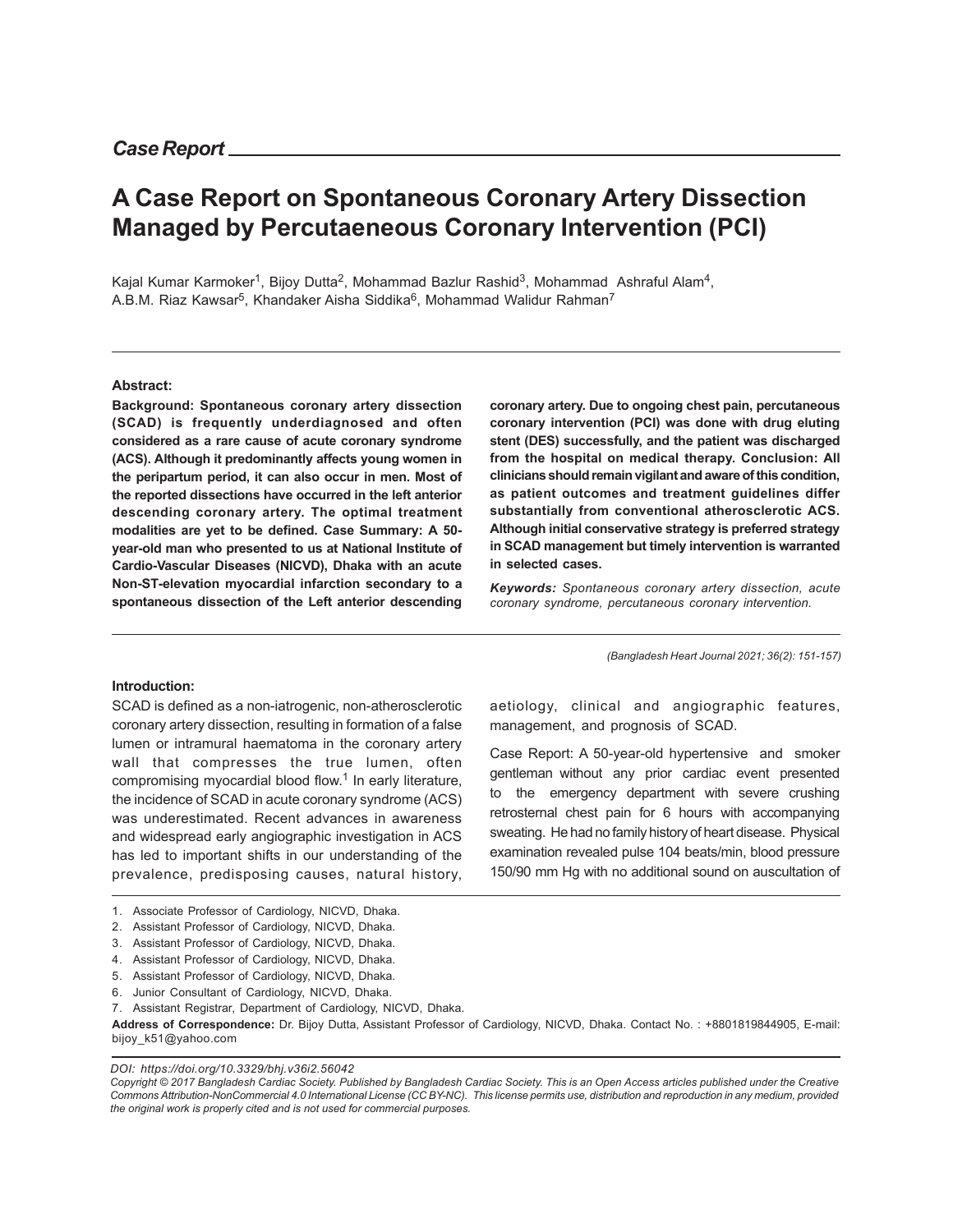heart and lung bases. All the peripheral pulses were clearly palpable. His initial ECG showed ST depression in leads V1 to V4 and troponinI level was raised.

He received 300 mg aspirin and clopidogrel, intravenous morphine, nitrate, subcutaneous heparin, beta blocker, angiotensin converting enzyme inhibitor and statins

Despite of getting optimum medical management, patient was having ongoing chest pain. So, coronary angiogram was planned immediately which revealed a radiolucent linear defect in spiral fashion involving the proximal part of left anterior descending artery (LAD) suggestive of coronary artery dissection with thrombolysis in myocardial infarction II (TIMI II) flow (Figure: 1-A).





C) Predilatation with 2.5X15 mm SC balloon D) Stenting with Xience Xpedition 3X48 mm



E) Postdilatation with 3.5X15 mm NC balloon F) TIMI-III flow achieved

Due to ongoing symptom and compromised coronary flow PCI to LAD was planned. Extra back up coronary catheter (6 FR) was engaged in the left main coronary ostium. 0.014 inch floppy guidewire was passed across the lesion. Adequate precaution was taken to keep the guide wire in the true lumen. IVUS was done(Figure:1B) to differentiate SCAD from atherosclerotic plaque, and to demonstrate the extent of false lumen thrombosis. Predilatation was done with 2.5×15 mm noncompliant PTCA balloon. 3×48 mm Everolimus-Eluting stent (Xience Xpedition) 3X48 mm was deployed in the target lesion with adequate coverage of the two edges. Post-dilatation was done with 3.5×15 mm noncompliant PTCA balloon. TIMI III was achieved immediately with resolution of chest pain .(Figure: 1C-F)



A) An spiral radiolucent linear defect in proximal LAD B) IVUS: Showing dissection flap with true & false lumen





**Fig.-1:** *Steps of Percutaneous Coronary Intervention in Cath lab*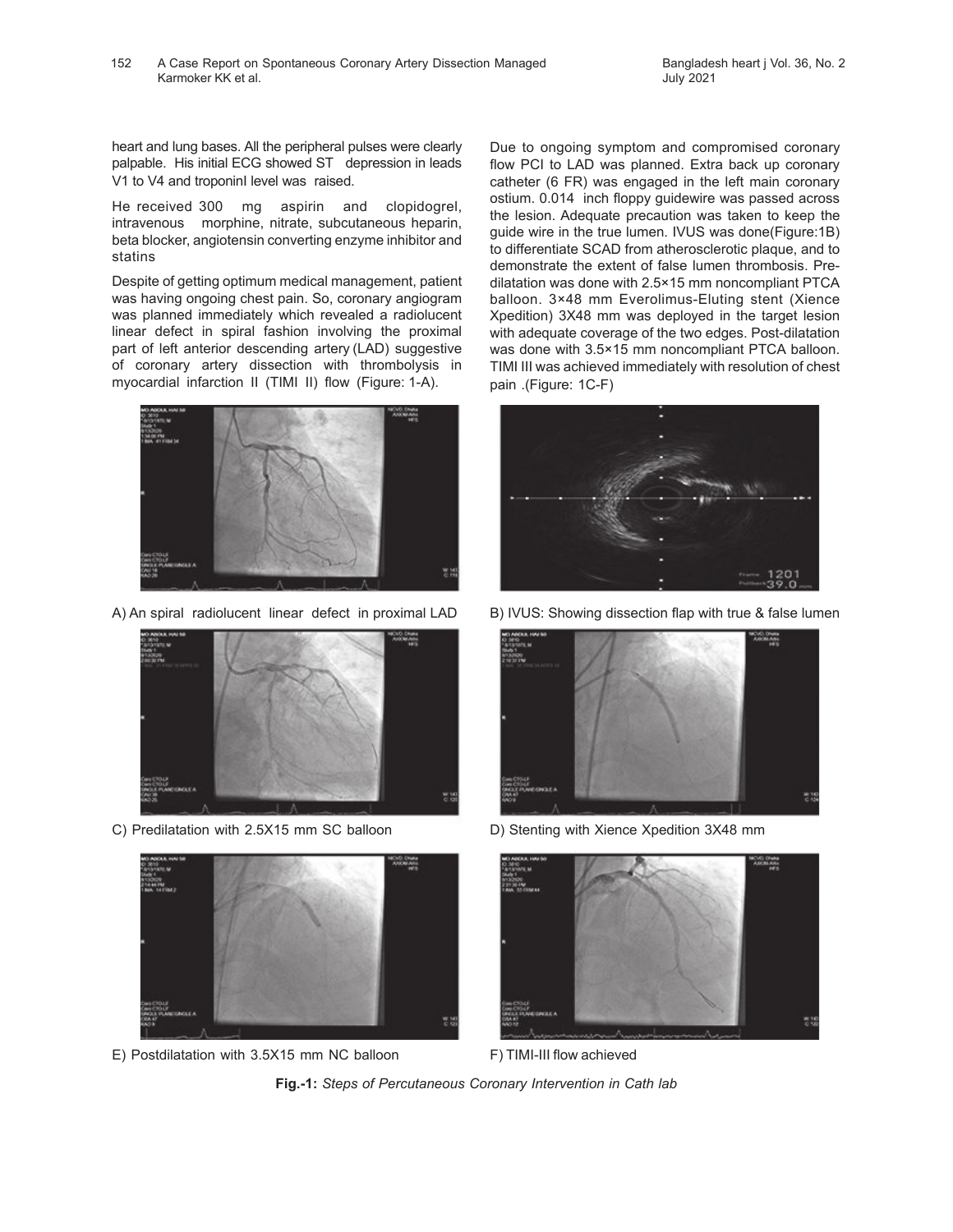A Case Report on Spontaneous Coronary Artery Dissection Managed 153 Bangladesh heart j Vol. 36, No. 2 Karmoker KK et al.



**Fig.-2 :** *Angiographic classification of SCAD. (A) shows Type 1 SCAD of the right coronary artery, characterised by a double lumen illustrated by contrast hold-up. (B) and (C) show Type 2 SCAD of the left anterior descending artery, which involves abrupt narrowing of the coronary artery with a diffuse tubular stenosis, either for a section of the artery in Type 2a (B), or to the distal end of the artery in Type 2b (C). (D) shows Type 3 SCAD of the second obtuse marginal branch of the left circumflex artery, mimicking atherosclerotic disease. In this case, SCAD was confirmed by optical coherence tomography. Asterisks denote the locations of dissection. SCAD, spontaneous coronary artery dissection*

#### **Discussion:**

**Definition:** SCAD is defined as a non-iatrogenic, nonatherosclerotic coronary artery dissection, resulting in formation of a false lumen or intramural haematoma in the coronary artery wall that compresses the true lumen, often compromising myocardial blood flow.<sup>1</sup>

**Epidemiology:** SCAD is an under-diagnosed entity and accounts for 1.7% to 4% of ACS cases.<sup>2</sup> It was first described in 1931.<sup>3</sup> The true prevalence of SCAD remains uncertain. Missed diagnoses are due to low suspicion of ACS in young women even in the presence of classic presenting symptoms, limitations of current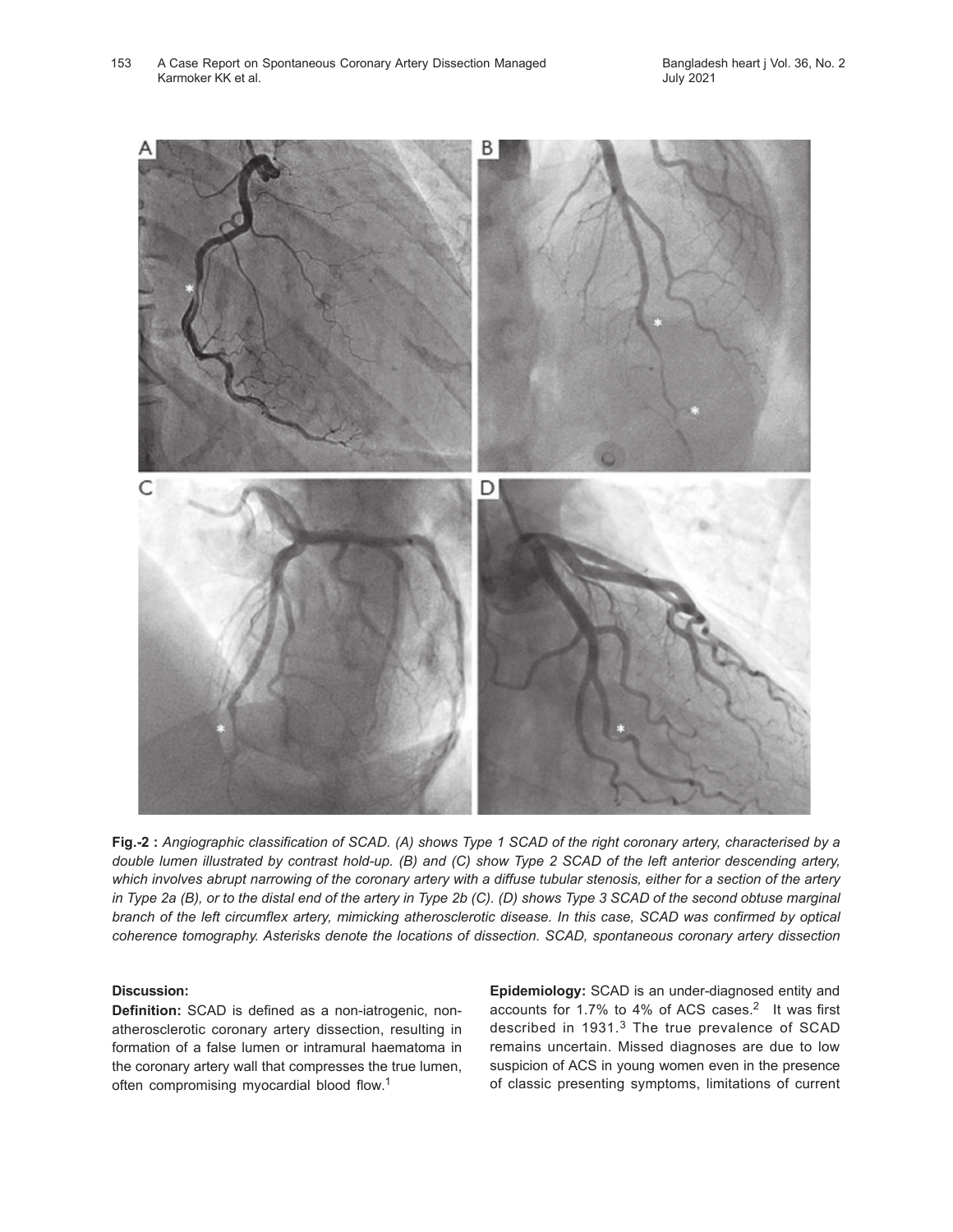coronary angiographic techniques, and lack of clinician familiarity with the condition.<sup>4</sup> It predominantly affects young female patients with few or no traditional cardiovascular risk factors.

**Pathophysiology:** The pathophysiology of SCAD remains unknown.<sup>5</sup> It is likely that a combination of predisposing factors increase susceptibility such that a relatively minor trigger event is sufficient to precipitate SCAD. The vast majority of SCAD patients (90%) are women. The associated conditions are pregnancy, fibromuscular dysplasia, inflammatory conditions, connective tissue disorders.<sup>5</sup> The precipitants for SCAD are intense exercise, emotional stress, Valsalva, pregnancy, toxins.<sup>5</sup>

**Clinical presentations:** Although there are wide ranges of clinical presentations and severities of SCAD, patients who survive and present for initial evaluation almost universally experience ACS and increased levels of cardiac enzymes. Among available series of patients presenting for evaluation, 26% to 87% of patients with SCAD present with ST-segment–elevation MI, and 13% to 69% present with non–ST-segment–elevation MI.9,10 Presenting symptoms are consistent with atherosclerotic ACS, with chest pain being the most prevalent (95.9%).<sup>11</sup> Ventricular arrhythmias or sudden cardiac death account for SCAD presentation in 3% to 11% of reported series.9,10 Delayed diagnosis is common and SCAD should be actively considered in the differential diagnosis of ACS presentations in low risk patients.

**Differential diagnosis:** The differential diagnosis for SCAD includes atherosclerotic ACS, coronary artery spasm, Takotsubo cardiomyopathy, coronary thromboembolism, and myocardial infarction with nonobstructed coronary arteries (MINOCA).

**Diagnostic modalities:** There are no currently identified specific blood biomarkers for SCAD. Coronary angiography represents the principal tool for the diagnosis of SCAD in clinical practice. Intracoronary nitroglycerin should be given, where blood pressure allows, to ensure complete vasodilation and to rule out the possibility of associated coronary spasm. With experience most SCAD cases can be diagnosed on angiography alone, with intracoronary imaging reserved for cases where diagnostic uncertainty exists.<sup>12</sup> In the Saw angiographic SCAD classification, type 1 refers to the classic appearance of multiple radiolucent lumens or arterial wall contrast staining (Figure 2A). $8,13$  Type 2 refers to the presence of diffuse stenosis that can be of varying severity and length (usually >20 mm; Figure

2B): Variant 2a is diffuse arterial narrowing bordered by normal segments proximal and distal to the IMH, and variant 2b is diffuse narrowing that extends to the distal tip of the artery(Figure 2C).  $8, 13$  Type 3 is focal or tubular stenosis, usually <20 mm in length, that mimics atherosclerosis (Figure 2D); intracoronary imaging is required to confirm the presence of intra mural haematoma and to diagnose SCAD. 8, 13

Most SCAD can be diagnosed angiographically and in scenarios where a conservative approach to management is feasible, coronary instrumentation should, if possible, be avoided. However, where diagnostic uncertainty exists or to guide coronary intervention when required, careful intracoronary imaging can be invaluable and appears safe. Intravascular ultrasound (IVUS) and OCT provide tomographic images of the vessel wall and the coronary lumen that have proved to be of major value in the diagnosis of SCAD.<sup>14, 15, 16</sup> Intracoronary imaging can also help to guide decisionmaking on stent size. Although there are relative advantages to each technology, OCT is generally favored for SCAD imaging because of its higher spatial resolution.14, 15, 16

## **Management:**

## **Acute management**

Previously, the treatment of SCAD was largely extrapolated from management of atherosclerotic coronary disease, although this has now been brought into question. Although an early invasive strategy with revascularization is widely advocated in ACS secondary to atherosclerotic disease, there are no randomised data to support coronary revascularisation with percutaneous coronary intervention (PCI) in ACS caused by SCAD.

Recent studies show that the majority of SCAD will first stabilize and then heal completely over time if managed conservatively. 17,18 Revascularization in patients with SCAD is very challenging due to the presence of an underlying disrupted and friable coronary vessel wall. This is widely reported to lead to worse outcomes for PCI than in atherosclerotic coronary disease.<sup>17,18</sup> For this reason where revascularization is not mandated (i.e. in haemodynamically stable patients with maintained distal flow in the culprit coronary and without demonstrable ongoing ischaemia) a conservative strategy is generally favoured.<sup>19, 20</sup> The US Mayo Clinic series reported on 59 patients (from 95 managed conservatively) who underwent repeat angiography for a range of reasons a median of 2.4 years after the index event. In all, 73% (43/59) were described as 'healed'.<sup>20</sup>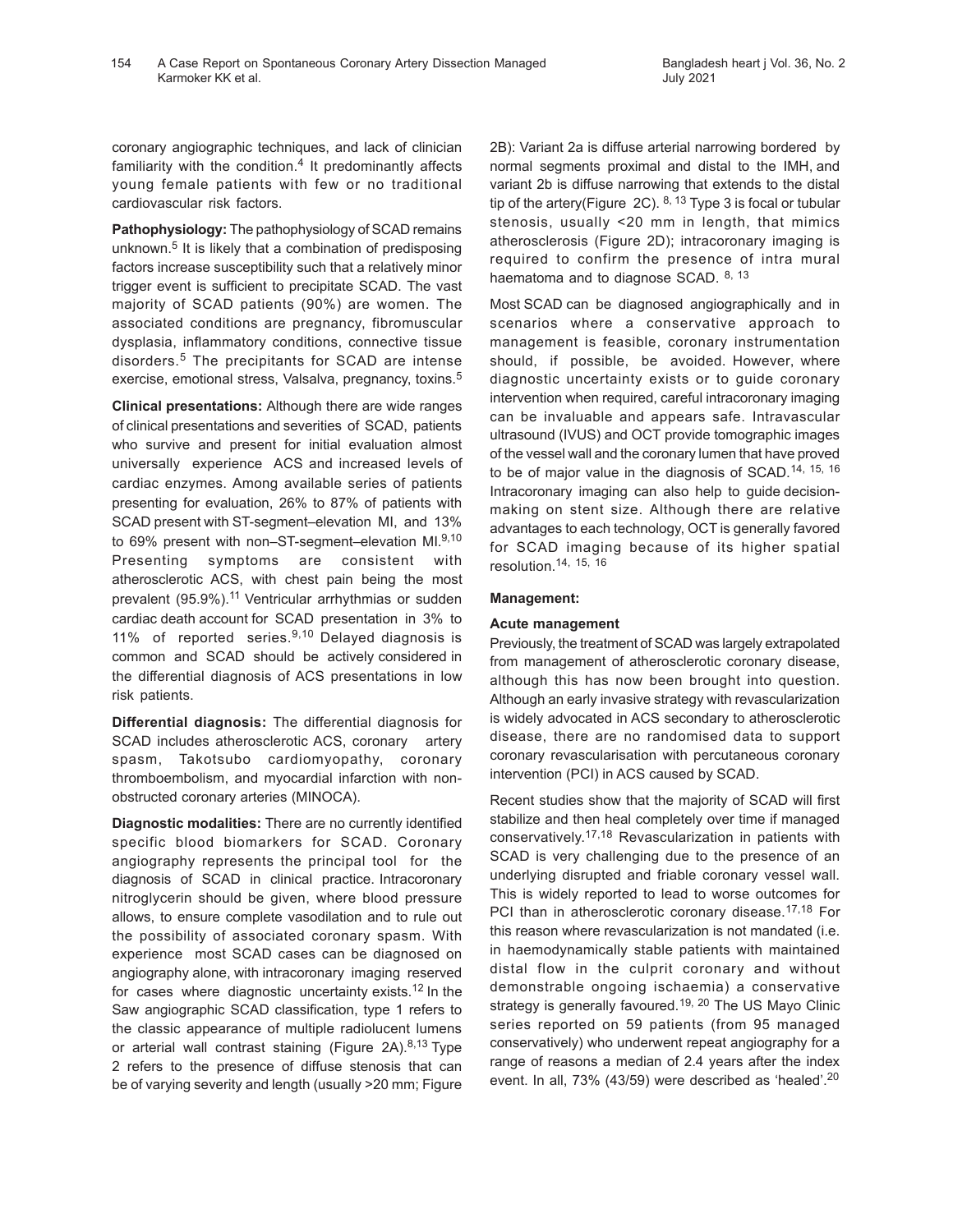#### **Percutaneous coronary intervention**

Published studies consistently show an increased risk of coronary complications with PCI. $20,11, 22$  In the Canadian series, revascularization procedural success was only achieved in 64% of patients and, in addition to that, only 30% of patients maintained durable results at long term follow-up.<sup>19</sup> Where ongoing ischaemia or infarction mandates intervention, interventional cardiologists should be mindful of specific additional risks associated with SCAD interventions.

These include:

- Increased risk of secondary iatrogenic dissection
- Guidewire passage into the false lumen
- Proximal and/or distal false lumen propagation during stent deployment
- Persistent distal dissection
- Major side branch restriction or occlusion by propagation of haematoma

Where stents are deployed, second generation drugeluting stents (DES) are advised. Significant rates of instent restenosis are reported. <sup>5</sup>

#### **Coronary artery bypass grafting**

Coronary artery bypass grafting (CABG) in SCAD is generally used as a bail-out strategy either for a failure of PCI with ongoing ischaemia or infarction of a significant at-risk myocardial territory (e.g. failure to wire the true lumen distal to a SCAD occlusion) or because the site and extent of the dissection (usually involving the left main stem or the presence of multiple dissections in different vessels) is felt to pose a prohibitive risk with either a conservative or a PCI strategy.<sup>5</sup>

#### **Medical management**

Thrombolysis: Thrombolysis is contraindicated for the acute management of SCAD.<sup>5</sup>

Antiplatelet therapies: The use of antiplatelet therapies and the duration of treatment remains an area of controversy in SCAD.<sup>5</sup> Patients who undergo stenting should receive dual antiplatelet therapy for 12 months and prolonged or lifelong monotherapy (usually with aspirin) in accordance with current ACS quidelines.<sup>23</sup> In patients managed conservatively, high grade stenosis sometimes are associated with true luminal thrombus in SCAD. This provides justification for antiplatelet therapy in the acute phase and most authors advocate acute dual antiplatelet therapy (usually with aspirin and clopidogrel rather than the newer P2Y12 inhibitors and avoiding intravenous antiplatelet therapies).<sup>5, 23</sup> The optimal duration of dual and subsequent monotherapy

remains unknown with some authors advocating lifelong aspirin.<sup>5</sup>

Anticoagulant therapies: Anticoagulation should probably be limited to acute administration during revascularization procedures while chronic use should be restricted to situations where there is an unequivocal clinical indication (such as left ventricular thrombus or thromboembolism) which should over-ride what is at present a theoretical risk.<sup>12</sup>

Angiotensin converting enzyme inhibitors, angiotensin receptor antagonists, mineralocorticoid receptor antagonists, beta-blockers, and vasodilator therapies: Medical management of SCAD patients with significant impairment of left ventricular systolic function should follow current guidelines aimed at maximizing angiotensin converting enzyme inhibitors(ACEI) or angiotensin receptor blocker (ARB) and b-blocker doses and adding in a mineralocorticoid receptor antagonist (MRA) as indicated. 23,24

Statins: The rationale for prescribing statins for a condition whose pathophysiology has no known association with cholesterol is unclear. 5

#### **Prognosis:**

In patients surviving SCAD, long-term mortality is low. In the US Mayo Clinic series 10-year survival from Kaplan-Meier estimates is reported at 92%.25 The overall major adverse cardiac events (MACE) rate in SCAD patients is significant but with considerable variation between published series. Recurrence in SCAD has been widely reported.19, 20, 21,22, 25 The US series reported SCAD recurrence in 17% of patients across a median followup period of 47 months with a 10-year recurrence rate of 29.4% [the median time to a second event was 2.8 years (ranging from 3 days to 12 years) $]^{6}$ 

## **Conclusions:**

SCAD is a challenging clinical entity that most commonly presents with ACS. Further research must be carried out to establish the ideal pharmacological and interventional management of SCAD, and its underlying predisposing factors, including the importance of genetics. At last, all the cardiologists should remain vigilant and aware of this condition, as patient outcomes and treatment guidelines differ substantially from conventional atherosclerotic ACS.

### **References:**

1. Kyle BF, Wong DTL, Baumann A, Nicholls SJ, Gulati R, Psaltis PJ. Current state-of-play in spontaneous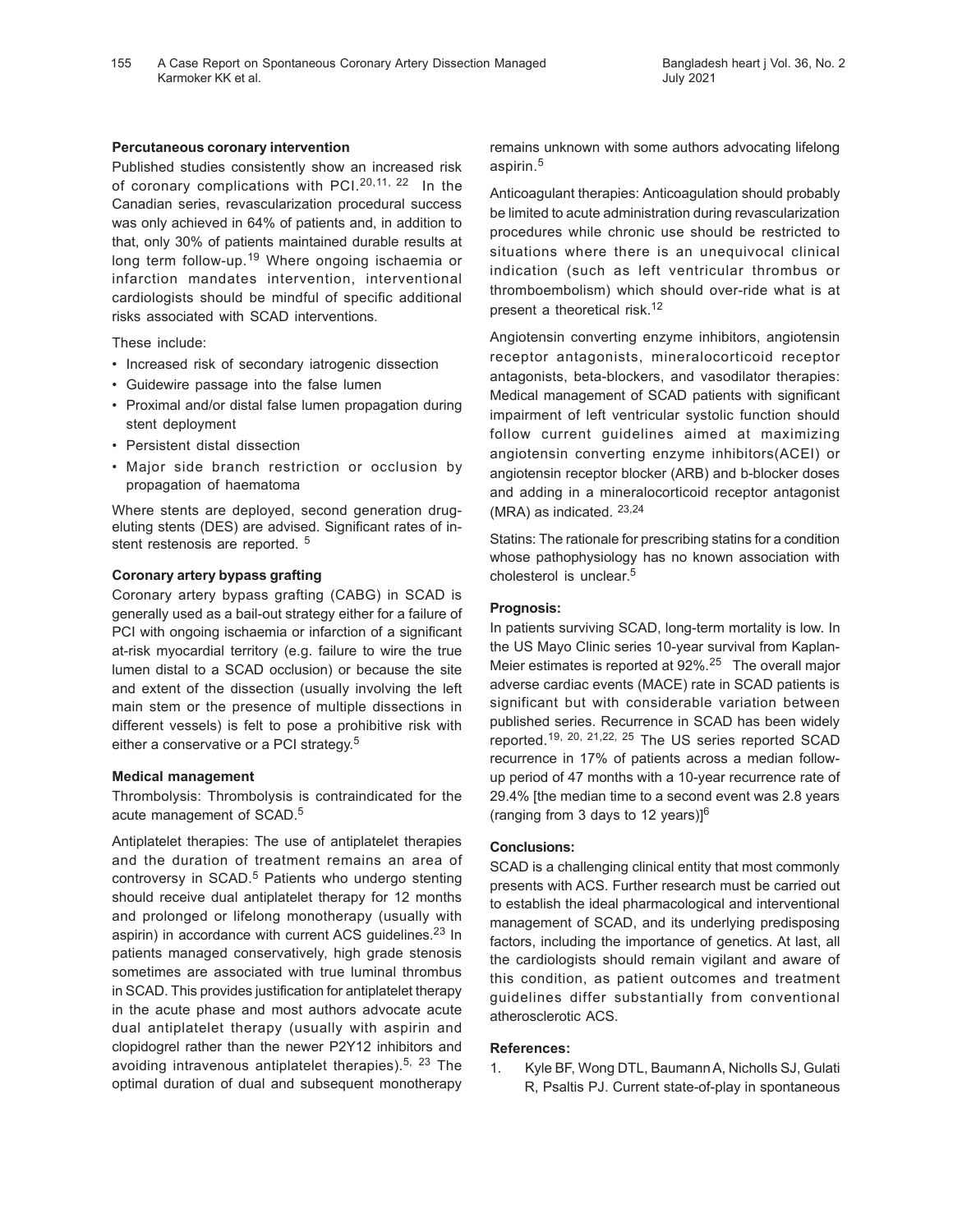July 2021

coronary artery dissection Cardiovasc Diagn Ther 2019;9(3):281-298 | http://dx.doi.org/10.21037/ cdt.2019.04.03

- 2. J. Saw, K. Humphries, E. Aymong et al., "Spontaneous coronary artery dissection, "Journal of the American College of Car-diology, vol. 70, no. 9, pp. 1148–1158, 2017
- 3. Pretty HC: Dissecting aneurysm of coronary artery in a woman aged 42.BMJ .1931; i: 667.
- 4. Hayes SN, Kim ESH, Saw J, Adlam D. Spontaneous Coronary Artery Dissection: Current State of the Science Circulation. 2018; 137: e523–e557. DOI: 10.1161/CIR.0000000000000564
- 5. Adlam D, Alfonso F, Maas A, and Vrints C. European Society of Cardiology, acute cardiovascular care association, SCAD study group: a position paper on spontaneous coronary artery dissection European Heart Journal (2018) 39, 3353–3368 doi:10.1093/eurheartj/ehy080
- 6. Tweet MS, Hayes SN, Pitta SR, Simari RD, Lerman A, Lennon RJ, Gersh BJ, Khambatta S, Best PJ, Rihal CS, Gulati R. Clinical features, management, and prognosis of spontaneous coronary artery dissection. Circulation. 2012;126:579–588. doi: 10.1161/CIRCULATIONAHA.112.105718.
- 7. Lettieri C, Zavalloni D, Rossini R, Morici N, Ettori F, Leonzi O, Latib A, Ferlini M, Trabattoni D, Colombo P, Galli M, Tarantini G, Napodano M, Piccaluga E, Passamonti E, Sganzerla P, Ielasi A, Coccato M, Martinoni A, Musumeci G, Zanini R, Castiglioni B. Management and long-term prognosis of spontaneous coronary artery dissection. Am J Cardiol. 2015; 116: 66–73. doi: 10.1016/j.amjcard.2015. 03.039
- 8. Saw J, Mancini GB, Humphries K, Fung A, Boone R, Starovoytov A, Aymong E. Angiographic appearance of spontaneous coronary artery dissection with intramural hematoma proven on intracoronary imaging. Catheter Cardiovasc Interv. 2016;87: E54–E61. doi: 10.1002/ccd.26022
- 9. Lettieri C, Zavalloni D, Rossini R, Morici N, Ettori F, Leonzi O, Latib A, Ferlini M, Trabattoni D, Colombo P, Galli M, Tarantini G, Napodano M, Piccaluga E, Passamonti E, Sganzerla P, Ielasi A, Coccato M, Martinoni A, Musumeci G, Zanini R, Castiglioni B. Management and long-term prognosis of spontaneous coronary artery dissection. Am J Cardiol. 2015;116:66–73. doi:10.1016/j.amjcard. 2015.03.039.
- 10. Nakashima T, Noguchi T, Haruta S, Yamamoto Y, Oshima S, Nakao K, Taniguchi Y, Yamaguchi J, Tsuchihashi K, Seki A, Kawasaki T, Uchida T, Omura N, Kikuchi M, Kimura K, Ogawa H, Miyazaki S, Yasuda S. Prognostic impact of spontaneous coronary artery dissection in young female patients with acute myocardial infarction: a report from the Angina Pectoris-Myocardial Infarction Multicenter Investigators in Japan. Int J Cardiol. 2016; 207:341– 348. doi: 10.1016/j.ijcard.2016.01.188
- 11. Luong C, Starovoytov A, Heydari M, Sedlak T, Aymong E, Saw J. Clinical presentation of patients with spontaneous coronary artery dissection. Catheter Cardiovasc Interv. 2017; 89: 1149–1154. doi: 10.1002/ ccd.26977
- 12. Al-Hussaini A, Adlam D. Spontaneous coronary artery dissection. Heart 2017
- 13. Saw J. Coronary angiogram classification of spontaneous coronary artery dissection. Catheter Cardiovasc Interv 2014;84:1115–1122
- 14. Motreff P, Malcles G, Combaret N, Barber-Chamoux N, Bouajila S, Pereira B, Amonchot A, Citron B, Lusson JR, Eschalier R, Souteyrand G. How and when to suspect spontaneous coronary artery dissection: novel insights from a singlecentre series on prevalence and angiographic appearance. EuroIntervention 2017; 12:e2236– e2243.
- 15. Alfonso F, Paulo M, Gonzalo N, Dutary J, Jimenez-Quevedo P, Lennie V, Escaned J, Banuelos C, Hernandez R, Macaya C. Diagnosis of spontaneous coronary artery dissection by optical coherence tomography. J Am Coll Cardiol 2012; 59: 1073–1079.
- 16. Paulo M, Sandoval J, Lennie V, Dutary J, Medina M, Gonzalo N, Jimenez Quevedo P, Escaned J, Banuelos C, Hernandez R, Macaya C, Alfonso F. Combined use of OCT and IVUS in spontaneous coronary artery dissection. JACC Cardiovasc Imaging 2013;6:830–832
- 17. Tweet MS, Eleid MF, Best PJ, Lennon RJ, Lerman A, Rihal CS, Holmes DR, Jr., Hayes SN, Gulati R. Spontaneous coronary artery dissection: revascularization versus conservative therapy. Circ Cardiovasc Interv 2014; 7:777–786.
- 18. Saw J, Aymong E, Sedlak T, Buller CE, Starovoytov A, Ricci D, Robinson S, Vuurmans T, Gao M, Humphries K, Mancini GB. Spontaneous coronary